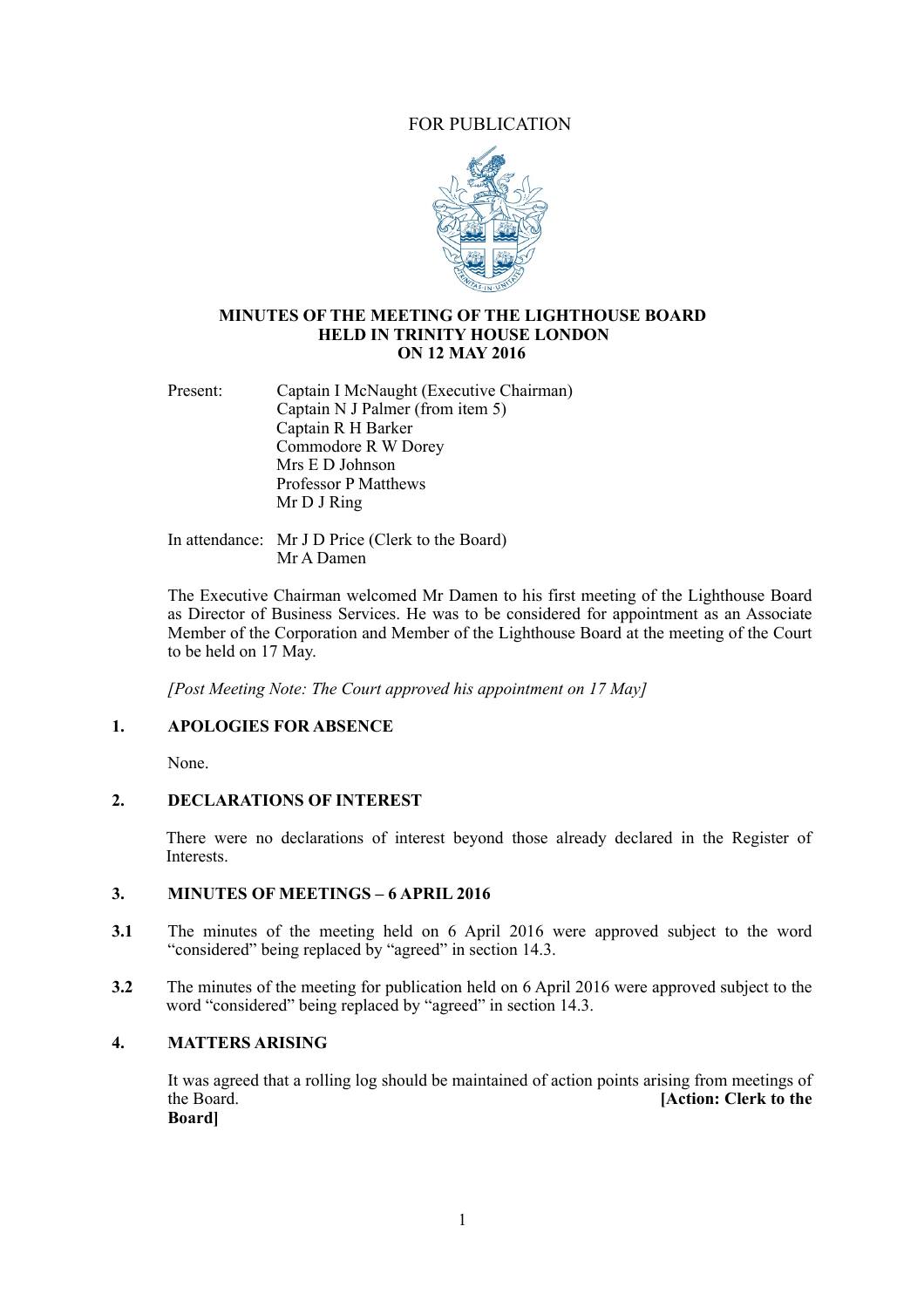## **5. HEALTH AND SAFETY MATTERS**

- **5.1** The report on health and safety matters was noted.
- **5.2** Mr Price briefed the Board on the outcome of the follow-up audit in respect of the reportable accident on THV GALATEA in May 2015, the purpose of which had been to check that the agreed actions arising from the investigation into the accident had been implemented. They had all been found to have been so. Standard Operating Procedures (SOPs) and risk assessments had been updated and the crew were aware of their contents. In noting the position the Board asked for confirmation that not only were crew members being required to read SOPs and sign annually that they had read and understood those relevant to their areas of work, as had been recommended, but also that new starters were required to do so.

#### **Board]**

 **[Action: Clerk to the** 

**5.3** The Board noted the increase in near miss reporting during 2015/16 and that Commodore Dorey was continuing to encourage such reporting.

#### **6. BUSINESS PERFORMANCE**

The Executive Chairman presented the report on business performance. The Board noted in particular that there had been a cumulative fall in Light Dues during 2015/16 of 6% due not only to the one penny per ton reduction from 1 April 2015 but also to the fall in chargeable tonnage. Although the rate had been further reduced to 38 pence per ton from 1 April 2016, the rate of Light Dues in the Republic of Ireland had again not been reduced and was 47 pence per ton at that day's rate of exchange. The General Lighthouse Fund stood at £40.26M as at 30 April 2016.

## **7. REPORT FROM EXECUTIVE DIRECTORS**

**7.1** The report from the Executive Directors was noted.

#### **7.2 Arising from the report on Business Services the Board noted that:**

- **7.2.1** There had been a further meeting with the Treasury on 29 April to discuss the 2015 pay remit.
- **7.2.2** A new HR Manager, Ms Dines, had been recruited and would start in June. The Employee Relations Manager, Ms Watson, would provide cover in the interim.
- **7.2.3** The Marine Operations Manager had taken over senior management responsibility for the planning function. In this connection it was agreed that the Non-Executive Directors should be provided with an up to date organisational diagram of the new senior structure.

#### **[Action: Director of Business**

**Services]**

#### **7.3 Arising from the report on Secretariat matters**:

**7.3.1** The Board noted the renewal of the GLAs' insurance package.

#### **7.4 Arising from Operations Directorate matters:**

**7.4.1** The Board noted that the new helicopter arrangements were generally working well. Commodore Dorey added that a second aircraft had been successfully called upon recently following an accident at Smalls Lighthouse. Both Captain Barker and he had flown in the new aircraft.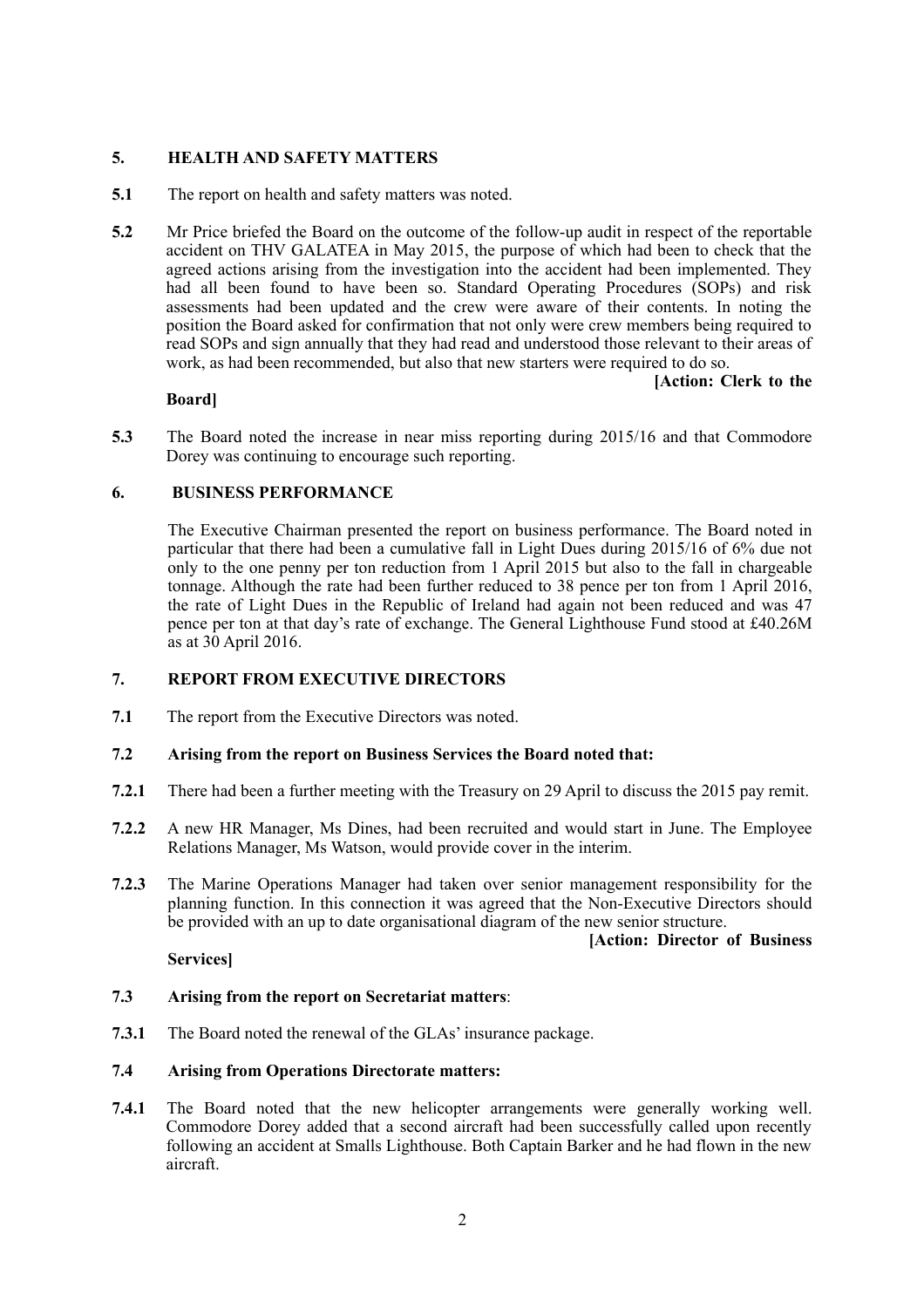## **8. ATON PERFORMANCE**

- **8.1** The Board noted the report on aids to navigation performance covering the period from 19 March 2016 to 4 May 2016 and that there had been no significant casualties.
- **8.2** Captain Barker added that DGPS station availability reports were now being received. For the reasons reported previously, the three-year rolling average for racon availability was just meeting the IALA target. The position was being closely monitored.

## **9. FLEET REVIEW**

The Executive Chairman reported that he had again written to Mr Goodwill MP, the Shipping Minister.

 The Executive Chairman added that following the letter Mr Ring and he had met Mr Woodman on 10 May to discuss Phase 2 of the Fleet Review.

Captain Barker added that Trinity House was leading the Phase 2 process as the GLA currently in the chair. The Project Initiation Document including the Project Plan for Phase 2 was close to completion for submission to the GLAs' Chief Executives' Committee (CEC) and thereafter the JSB.

It was agreed that the PID once agreed should be circulated to the Board.

**[Action: Executive** 

#### **Chairman]**

## **10. DfT & PARLIAMENTARY MATTERS**

**10.1** The Board noted that Ms Fadina, who was covering Ms McAllister's post of Head of Maritime Environment and Safety during her maternity leave, would be representing the DfT at the forthcoming JSB meeting.

#### **11. STRATEGIC ISSUES**

#### **11.1 Operational Action Plan 2015/16**

The Board noted the outcome of the 2015/16 Operational Action Plan. It agreed that, as far as 2016/17 was concerned related subjects should be grouped together.

# **11.2** Cornorate Strategy 2016/21 *Cornorate Strategy 2016/21*

# **11.2 Corporate Strategy 2016/21**

 The Board approved the Corporate Strategy 2016/21 and agreed that the associated Action Plan should contain a clear set of tasks in support of the delivery of Priority Four - Internal Communications / Staff Engagement. **[Action: Senior Management Team]**

#### **11.3 Corporate Objectives 2016/17**

The Board approved the Corporate Objectives for 2016/17.

## **11.4 Minutes of Future 500 Steering Group Meeting – 6 April 2016**

Noted.

 Mr Ring reported that he had attended the meeting of the Future 500 Working Group on 18 April. A number of initiatives were being pursued and in this connection it was important to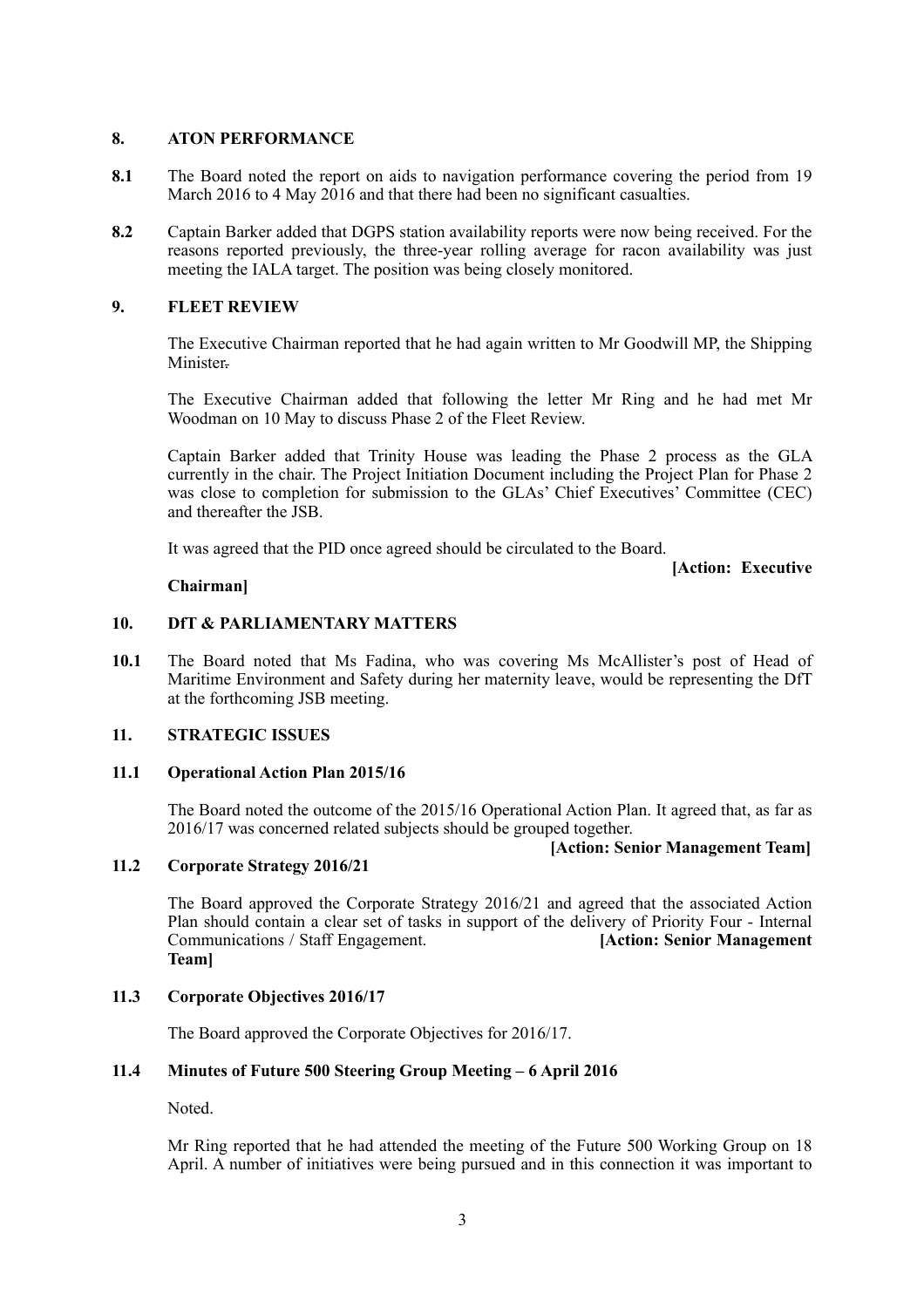ensure initiatives of the Future 500 Group formed part of the work programme of Departments and individuals.

## **11.5 GNSS Vulnerability/eLoran**

Captain Barker updated the Board on developments with regard to eLoran and GNSS vulnerability more generally. R&RNAV was also focusing on alternative solutions to eLoran for providing maritime resilient PNT.

## **12. JSB MATTERS**

## **12.1 Report from Chief Executives' Committee**

The Executive Chairman reported that the CEC had met on 20 April in Trinity House. The main subject of discussion had been the Fleet Review. There had also been reports from each of the Inter-GLA Committee Chairs. Safety had been a strong theme. In addition, IGC 8 (Health and Safety) was producing a Lighthouse Safety book to be endorsed by each of the Chief Executives. There had also been a discussion about the GLAs' involvement in the Government's Business Impact Target initiatives under which bodies making changes to their regulatory/enforcement regime were required to submit an impact assessment to the Department for Business Innovation and Skills (BIS).

## **12.2 Draft JSB Agenda – 24/25 May 2016**

 The Board noted the proposed agenda for the JSB meeting to be held on 24/25 May at NLB in **[Action: Executive Chairman]**

#### **12.3 JSB Strategic Agenda**

Noted.

# **13. OTHER MATTERS TO BE NOTED OR APPROVED**

#### **13.1 Minutes of Audit & Risk Assurance Committee – 6 April 2016**

Noted.

#### **13.2 Audit & Risk Assurance Committee Annual Report**

Mrs Johnson, Audit & Risk Assurance Committee Chair, presented the Committee's Annual Report on its work and performance throughout the year. The Committee had conducted a review of its effectiveness, and in almost all cases the results had been better than in 2014/15. Overall, the Committee believed that it had fulfilled its terms of reference and had sufficient scope to provide assurance to the Board and Executive Chairman in the role of Accounting Officer in terms of governance and other matters as set out in the report. The Head of Internal Audit was likely to give Trinity House a substantial assurance rating. The Board noted the report and agreed the recommendations accordingly.

Mrs Johnson added that two new appendices had recently been added to the Treasury Audit  $\&$ Risk Assurance Committee Handbook covering whistle blowing and cyber-security and asked that a report be presented to the next meeting of the Committee on the implications for Trinity House in terms of compliance. **[Action: Director of Business Services]** 

#### **13.3 Review of Risk Registers**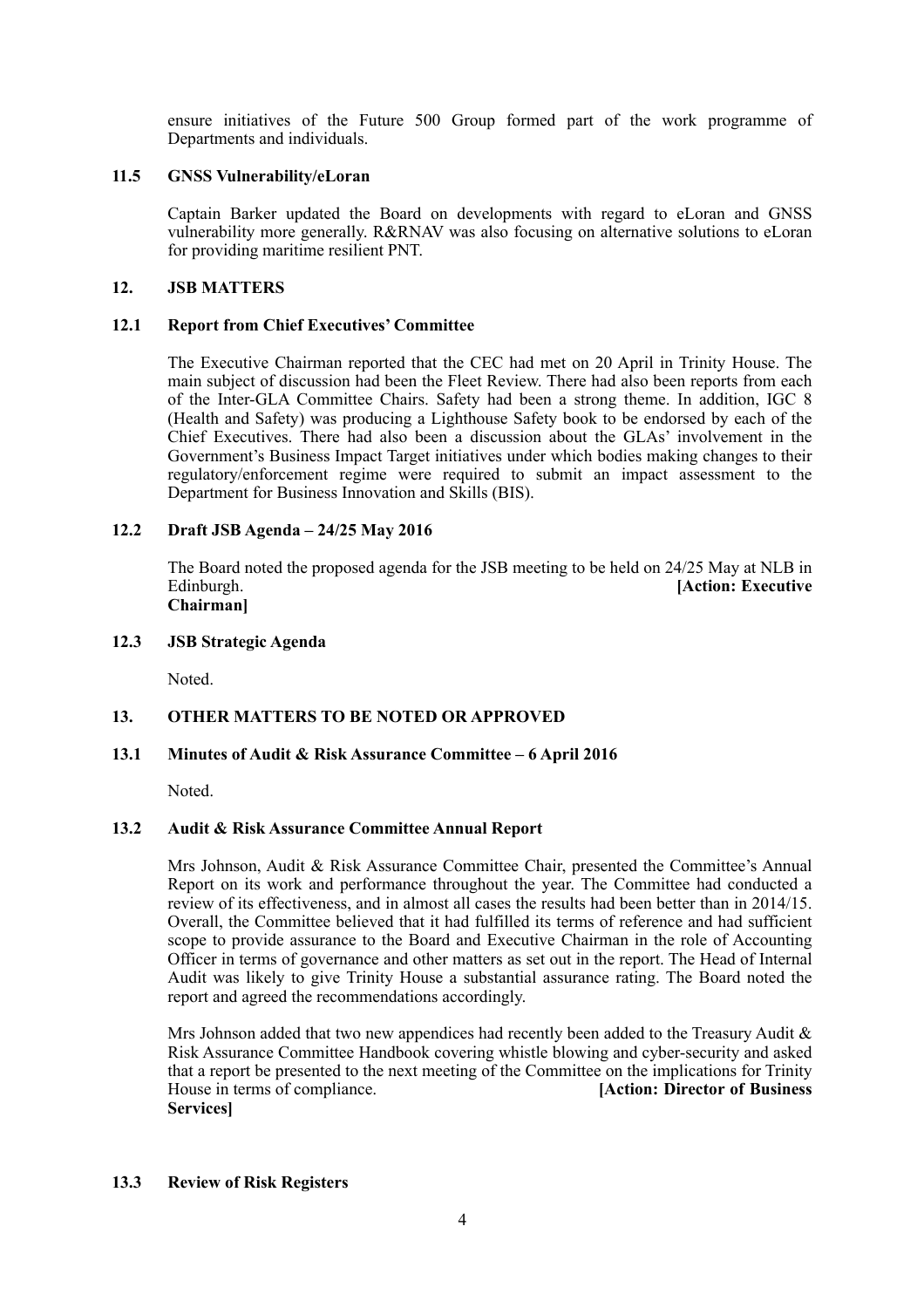Mr Price presented the outcome of the latest review of the Corporate Risk Register, which had been considered by the Executive Committee and Audit & Risk Assurance Committee. As before, the risk of an adverse outcome to the Fleet Review remained the most significant risk, albeit a number of steps were being taken to reduce the risk. In this connection the Audit  $\&$ Risk Assurance Committee had agreed that it might do a deep dive into the risk in the autumn. The Board approved the register as a fair analysis of the key risks faced by Trinity House in its capacity as a GLA. **[Action: Clerk to the Board]**

#### **13.4 Trinitas Leases – Extension**

Mrs Johnson and Commodore Dorey declared an interest as Chair and Managing Director of Trinitas Services Ltd respectively and took no part in the discussion or decision in respect of item 13.4.

Mr Price reported that a request had been received from Trinitas Services Ltd to extend the leases of the 37 cottages leased by Trinity House to the company by 10 years to 27 February 2032. Supported by Mr Damen from a financial governance perspective the Board approved the request accordingly. **[Action: Clerk to the Board]** 

#### **13.5 Report on Inspections & Audits of Local AtoN & Offshore Structures**

Captain Barker presented for information the Report to the Secretary of State on Inspections and Audits of Local Aids to Navigation and Offshore Structures for 2015. The overall defect rate had fallen 0.39% to 12.51%. Over 10,000 aids to navigation had been inspected. The slight improvement in the deficiency rate could in part be attributable to the proactive use of the online reporting system. His team would continue to strive to reduce it further through the inspection and audit regime. Although the defect rate for offshore structures remained virtually unchanged, once again platforms had been found 'black' with no light or power to any of the on-board aids to navigation systems providing an unacceptable risk to the mariner. The issue had again been taken up with the Department of Energy and Climate Change. The Board noted the report.

#### **13.6 '2030 – Navigating the Future'**

Captain Barker presented the GLAs' marine aids to navigation strategy document '2030 Navigating the Future', which had been presented to the Joint User Consultative Group the previous week. Captain Barker summarised the key aims of the strategy as set out on page six of the document. The Board noted the document accordingly.

#### **13.7 Navigational Requirements Policy**

#### **Board]**

#### **13.8 Business Continuity Policy**

## **Board]**

#### **13.9 Data Protection Policy**

Approved.

Approved. **[Action: Clerk to the** 

Approved. **[Action: Clerk to the**